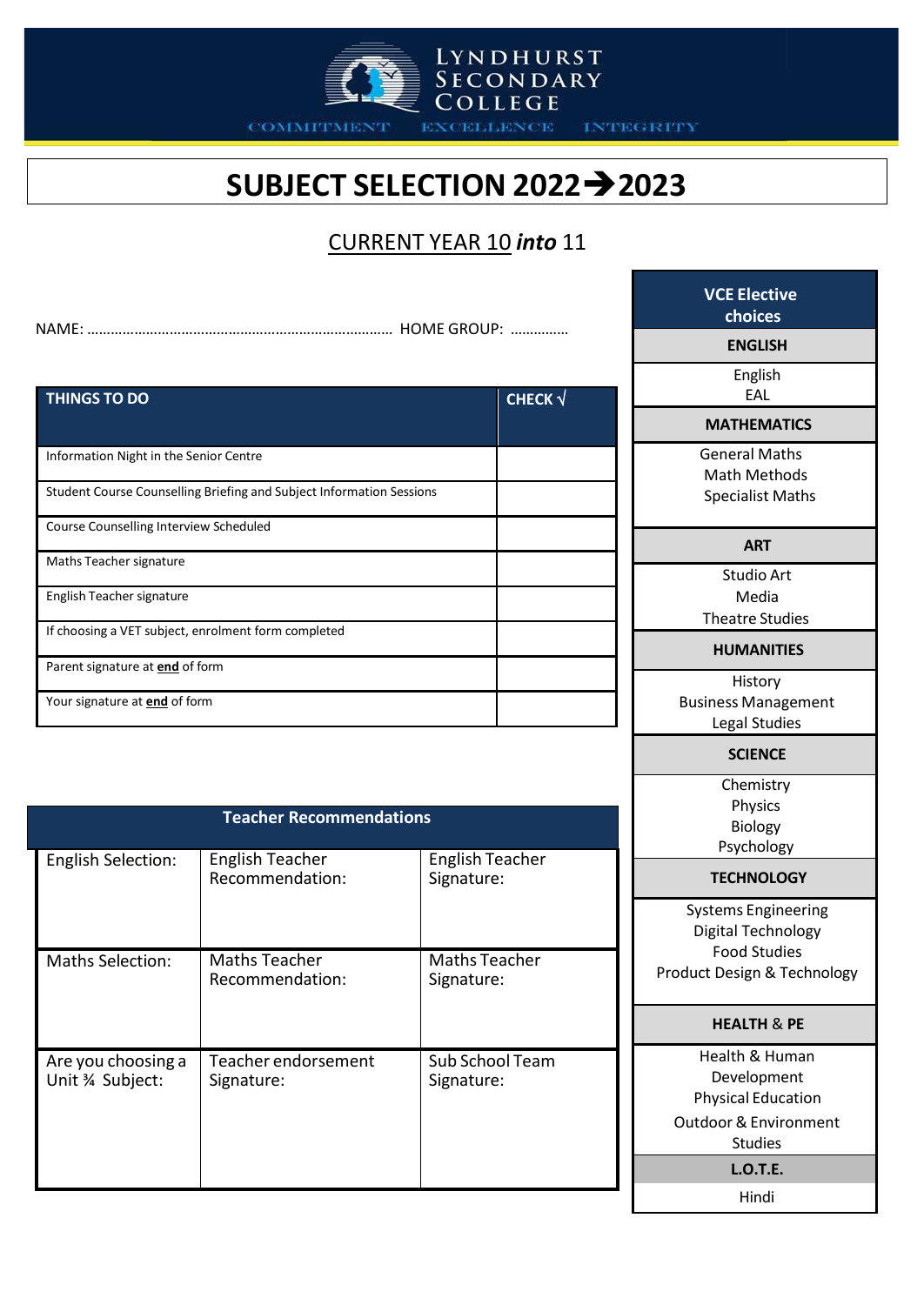# **Year 11 VCE Elective Subject Preferences**

| Write your VCE subject selections here, from first to last |                         |
|------------------------------------------------------------|-------------------------|
| Unit 1-2 or 3-4                                            | <b>SUBJECT</b>          |
|                                                            | <b>ENGLISH</b>          |
|                                                            | <b>PREFERENCE ONE</b>   |
|                                                            | <b>PREFERENCE TWO</b>   |
|                                                            | <b>PREFERENCE THREE</b> |
|                                                            | <b>PREFERENCE FOUR</b>  |
|                                                            | <b>RESERVE ONE</b>      |
|                                                            | <b>RESERVE TWO</b>      |

**VET Course: (if applicable. Please attach enrolment form.)**

### **Signatures**

**Student Signature: Parent/Guardian Signature:**

**Course Counsellor: Date Submitted:**